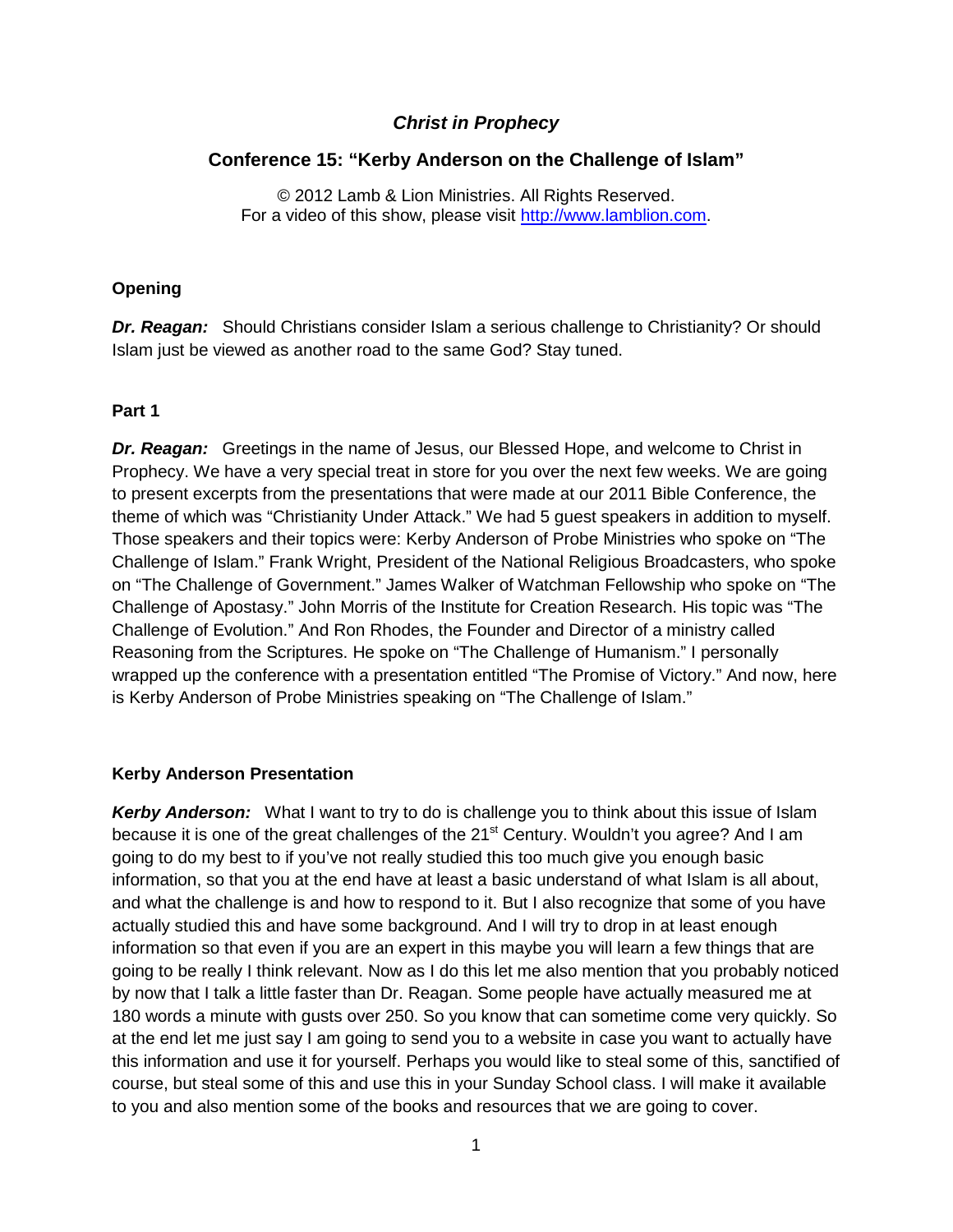Well we are going to try in a short amount of time to give you a little bit of an overview on this subject of Islam. But to do that let's back up a few years and to talk about a book that I think really sets in context why it is important for us to understand this issue. Samuel Huntington wrote a book back in the late 1980's early 1990's. First he wrote an article that appeared in *Foreign Affairs*, later it came into be a book called *The Clash of Civilization.* He was a professor at Harvard University. I have shared a podium with him before. And he at the time when the Berlin Wall was falling; at the time when there was no longer an actual Soviet Union was actually saying that many people were making false predictions. If you remember some of you are old enough to remember back then there were people writing books on the end of history. You know that all the conflict is going to go away. There is no longer a Soviet Union so this conflict between the West and Communism will end. It didn't quite work out, but he actually predicted that in the 21<sup>st</sup> Century he believed that there would be a clash of three major civilizations. The first is what he called Western Universalism; and that is the west, what we would describe as the west and western culture. Rule of law, Constitutional Government, one person one vote. All the kinds of things that we take for granted in the West. The Second he referred to as Chinese assertion. Don't want to forget more than a billion Chinese. And so I won't really spend too much time talking about those first two.

But the third civilization that he talked about is what he called Muslim Militancy. Now by that he didn't mean that all Muslims were militant. He didn't mean that all Muslim countries were militant. But he did predict that really one of the great challenges we would face in the  $21<sup>st</sup>$ Century would be a clash between the West and Islam. Was he right? Yes he was. And I know that at a prophecy conference there are some that have said that maybe after the Battle of Gog and Magog, Ezekiel 38 and 39 maybe that destroys radical Islam, and maybe that is the case, and maybe it's not. But the bottom line is that is in the future and for now we have to face the threat of radical Islam. By that I don't mean that all Muslims are radical. I don't mean that all Muslims are terrorists. That is not true. But it is pretty much true that all terrorists are Muslims. And so we have to understand that. But at the same time I also want to help you understand that many of the Muslims you come into contact with, the ones I run into when I go onto a college campus, they are here perhaps not with any kind of radical intent, although I suspect some are. But many just simply want to come and enjoy the America experience but they are worshipping a false god. And how do we witness to them. So I want to at two different tracks try to talk about how do we talk to our Muslim friends and neighbors and coworkers. But then also spend a little bit of time talking about this very significant threat.

#### **Part 2**

*Dr. Reagan:* For those of you who may have tuned in late, you are watching a presentation by Kerby Anderson of Probe Ministries entitled "The Challenge of Islam." Kerby proceeded to present a sweeping overview of the history of Islam, its establishment and its development. And in the process he outlined the five pillars of the religion, namely, 1) Confession of Allah as god and Mohammed as his messenger. 2) Praying five times a day. 3) Giving to the poor. 4) Fasting during the month of Ramadan. 5) A pilgrimage to Mecca, if possible. Mr. Anderson next explained the difference between the Sunnis and Shiites, the two major divisions within Islam,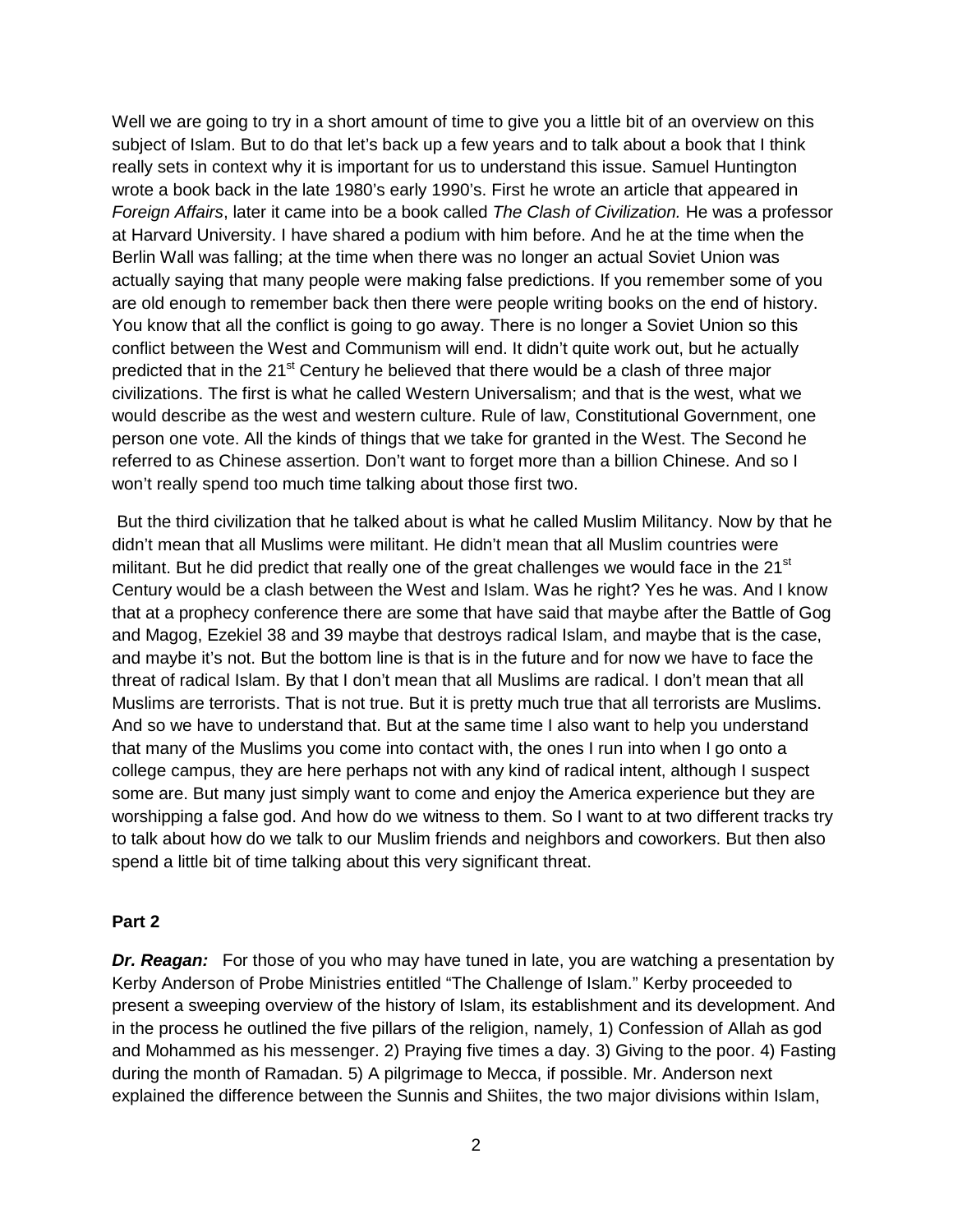two groups who are constantly in conflict with each other. And then, he focused in on an analysis of the differences between Islam and Christianity. And that is where we are going to pick up with his presentation.

*Kerby Anderson:* I think it would be worthwhile if you had sometime for everybody in this room, maybe I will give it as a homework assignment, though I am not grading it. To suggest that somewhere along the line it would be good for you to at least read one chapter of the Koran. Now you don't have to go out and buy a Koran like I have. You can go online and get it. Or you can go to a library and read it right there. And I was going to suggest that if you only read one chapter, just to understand a little bit about Islam I would suggest you read chapter 9, Surah 9. And the reason for that is is that first of all it was one of the last chapters written, and there is this belief in Islam called abrogation that later revelation can abrogate or change previous revelation. So you might as well read the end of the book, and I am sure that some of you have read mystery novels where you read the last chapter before you read the first. But you might as well read the last and it would give you an idea. But also I think it would help you understand the idea of Jihad. You would run into in the first 35 verse four different claims for Jihad.

Let's take one, this is known as the verse of the sword, Surah 9:5 it says, "Fight and slay the pagans wherever you find them and seize them and beleaguer them and lie and wait for them in every stratagem." This comes from one of the more respected English translations of the Koran. I have looked at many and all of them say something very much like that. Does that give you little bit of an idea? Now again if you look at this and say, "This is binding on me today, and I need to follow this." Can you see the concern that you have? Now many Muslims are like a number of Christians. You know I have run into people who say, "I am a Christian, because hey I was born in America and I haven't killed anybody, so I must be a Christian. You know I go to church once a year, sometimes twice if I really feel motivated." And they don't really know their Bible. You know a lot of Muslims I have run into in this country don't know their Koran either. Or they contextualize it and say well that applied to Mohammad's day but it doesn't apply to today. But if you take a literal interpretation of that verse, does that concern you?

I am not just loading the gun; let me give you another one. Surah 9:29, "Fight those who believe not in Allah nor the Last Day, nor hold that forbidden which hath been forbidden by Allah and His prophet, nor acknowledge the religion of Truth, even if they are of the People of the Book, until they pay the Jizya with willing submission, and find themselves subdued." Okay lots of things going on here. First of all it talks about the people of the book. Who are the people of the book? Jews and Christians, okay. Now it also says that interestingly enough the people of the book they might not be treated like infidels but they have to be treated like second class citizens. They have to feel themselves subdued. Is it not surprising that even yesterday on Point of View we spent some time talking about persecution of Christians around the world. And that at least 2/3 of our examples came from what? Muslim countries. And they have to pay the jizya or like a poll tax. And historically that was something they were required to do and you look at the history of Islam and how Muslims when they took over an area the way they treated Christians, and churches and things of that nature you have that idea. But ultimately it gives you a little bit of an idea of the battle, the fighting against anyone who is not a Muslim. Now again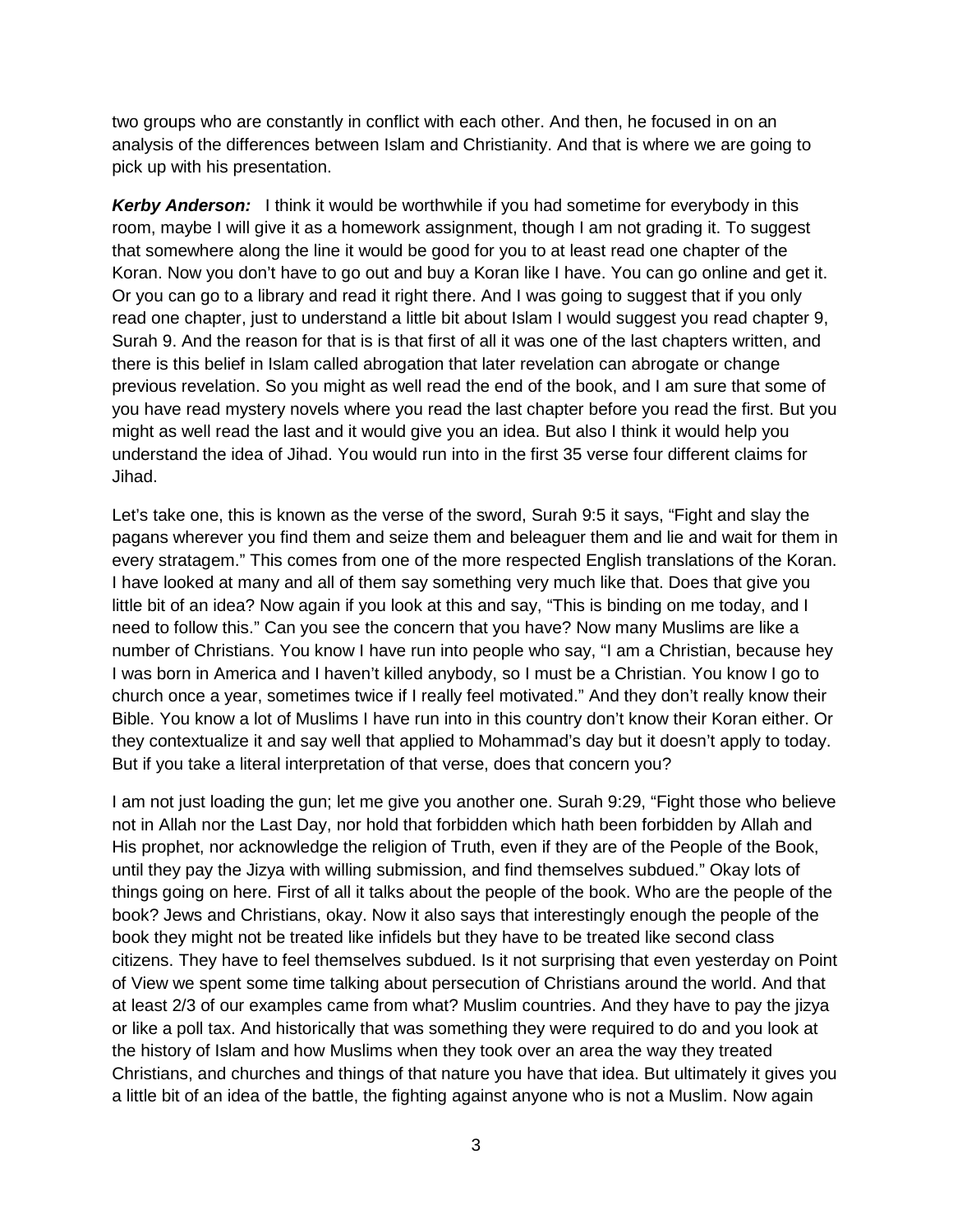one of the miss you hear is, "Well okay, the Koran has some verses about violence. It has some verses about Jihad." Yeah well about 100 of them, so it is not just a few, but okay there are about 100 verses or parts of different Surahs that do so.

But you know what your Bible has some of those too don't they. Okay how do we respond to that? Well let's just take one example. In 1 Samuel 15 we see that here Samuel tells Saul to go and to attack Amalek. Now who was Amalek? Well you can go back and look at Moses and when the children of Israel wandering in the wilderness they were actually attacked by who? Amalek, and the Amalekites, or Malekites depending on how you pronounce it. And it was really the first terrorist organization we kind of run into. And eventually there is a battle that takes place. And if you remember the battle as Moses hand is raised what happens? The Israelites begin to actually prevail. But eventually he gets tired of holding up his hand and as his hand drops than the Amalekites begin to prevail. So they try to hold his hand up but they never really finished the battle. And here now Israel is strong enough and he says, "Saul finish them off." Now what I think is intriguing is that in the next verse it goes on and says, "But save the Kenites because they have been good to you." Now that particular group almost in the Jordanian area today, but they have been good to you so we will save them; so no collateral damage. So here you have a direct and specific command to take out the Amalekites but it is so direct and specific they are not to even affect any other groups around there. It was given in the Old Testament in and Old Testament theocracy and again it was a specific command against this group. Let's go back and look at what we just mentioned a minute ago with the Koran. That is a universally binding command for all individuals at all times. Osama Bin Laden before he was deep sixed, actually in his Fatwa's quoted from this verse. Zarqawi quotes from these verses and others justify in their jihad based upon that.

Can you think of any Christian leader today saying, "Go out and kill the Amalekites?" First of all there aren't any, but second of all it's not even used. And so it is very different because in the Old Testament it is a direct and specific command given in the theocracy for a specific group of individuals. Now when you go and compare the New Testament to the Koran you see something even more intriguing because what does the New Testament teach? Turn the other cheek, love your neighbors. In other words the more literal my interpretation of the New Testament, the more likely I am to be what? Peace loving. But the more literal I interpret the Koran the more likely I am to be a Jihadist. Do you see the difference?

Another answer. One last one real quickly Surah 47, "When you meet unbelievers smite their necks, and then when you have made wide slaughter among them tie fast the bonds then set them free. Either by grace or ransom 'til the war lays down its loads. And those who are slain in the way of god, he will not send their works astray, he will guide them and dispose their minds alright and he will admit them to paradise that he has made known to them." Again an argument for jihad, but those who are slain in this holy jihad what happens? They go to what? Paradise; seventy virgins supposedly. Boy are a lot of people who have engaged his martyrs in for a great surprise aren't they? But more importantly we see that this again has become a very compelling argument used for the martyr's brigade and others. And it illustrates again the tremendous threat that we face just militarily.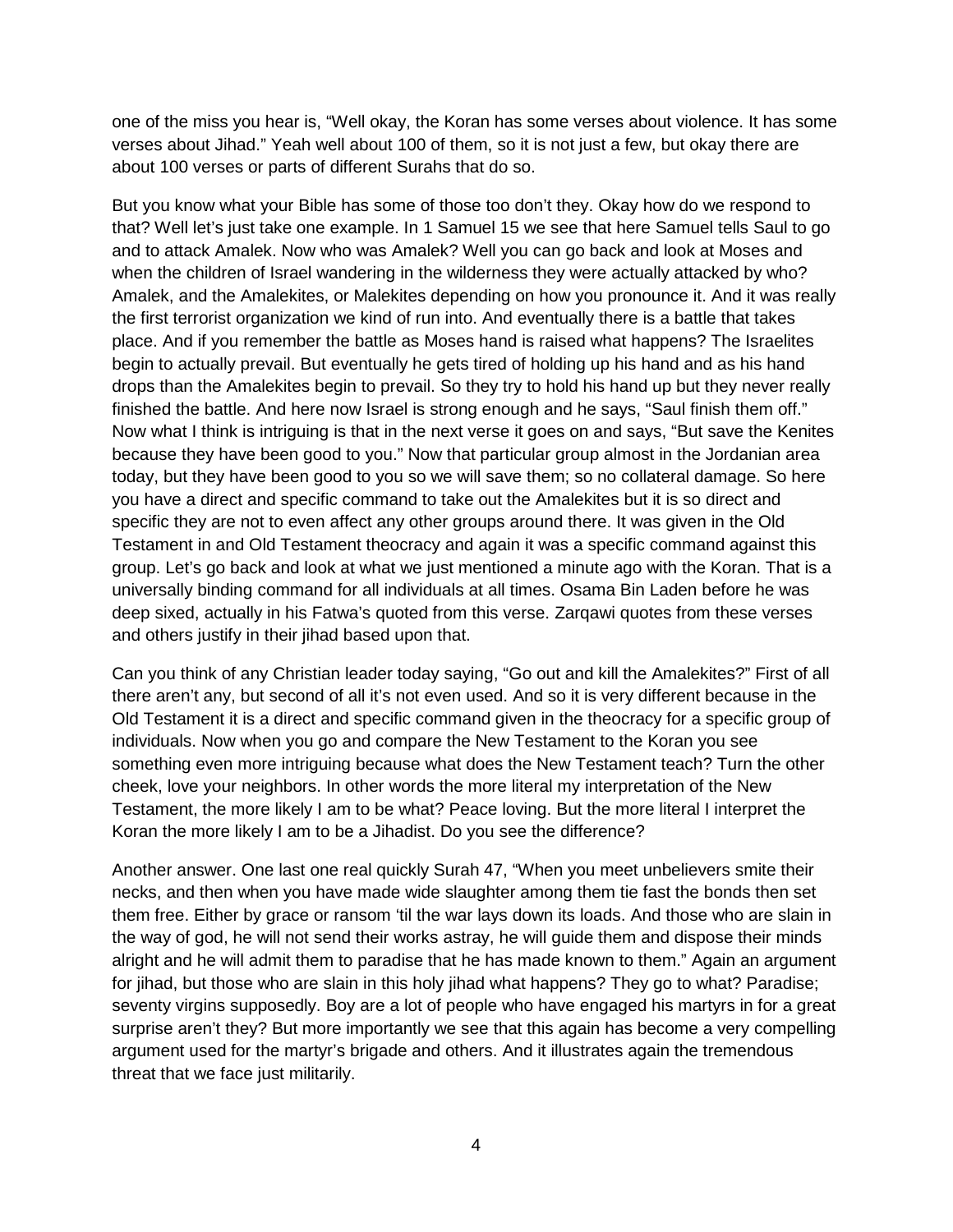Well let's if we can for just a minute talk about how to deal with the Muslim ideas, and what are the difference between Islam and Christianity, and how you can witness to maybe your Muslim friends, and neighbors and co-workers. The first is I think it is important that you might want to point out the differences between the Bible and the Koran because there is kind of a fundamental principle that you learn if you ever take a class in philosophy it is the law of noncontradiction. If "A" is true the opposite of "A" cannot be true at the same time and the same way. If the Bible says one thing and the Koran says something completely different from it they both can't be true. Does that make sense? They both could be false, but they both cannot be true. And that I think is very helpful because Muslims very early on after Mohammed began to realize that some of the things he taught were actually contradictory to the Koran. So early on they came up with the idea that the Bible had been corrupted by Jews and Christians. And of course the problem with that for those of us that do apologetics is where? I mean there is no evidence of that. As a matter of fact there are places where Mohammad actually endorses the Bible and the Bible he endorses in the 6th and 7th Century is pretty much the same Bible exactly we have in the 1<sup>st</sup> Century so where does that actually take place? But I think it is more important to recognize that again just from an apologetics point of view; defending the Christian faith, that the Bible is confirmed by history and archaeology. Archaeology the archaeologist spade and the historical tools can show that the Bible is true. By contrast history can show that the Koran is false. For example one of the classics one is, is that the Koran teaches that Jesus did not die on the cross. Well there's a pretty easy difference isn't there? I mean it teaches that actually Jesus did not die on the cross but an imposter died on the cross. Jesus eventually died but He is going to return again, they believe in the return of Christ but they believe that He is going to come and destroy all churches, all crosses, all pigs. And eventually die and be buried and eventually be buried next to Mohammad. Well that is a little different than the Bible isn't it? So you can see right off the bat there are differences. They both can't be true. One of them by definition has to be false.

Another one the Samaritans tricked the Israelites at the exodus. That is kind of a problem in terms of just basic interpretation. Alexander the Great was a Muslim who worshipped Allah and you can go and on with all sorts of different ones that I think illustrate again; that one of the points that I love to use with a Muslim student sometimes is to say, "Do you not understand that your Koran and our Bible disagree?" They both can't be true. Let's now see what history and archaeology say about the truthfulness of the Bible. What does it say about your Koran?" Now I wouldn't say that overseas, you can get killed doing that. But over here student are sometimes are much more open to it.

But I think another way to look at this is to look at the nature and character of God. Have you ever heard anybody say that Christians and Muslims worship the same God? Have you heard sitting Presidents say that? Let's talk about that for just a minute. You know first of all Islam denies the Trinity. Anybody here teach a Sunday School class or Pastor? If you do I want to suggest to you that I think one of the greatest doctrines under attack in the  $21<sup>st</sup>$  Century will be the doctrine of the Trinity. Right? Because first of all the second largest religion in the world rejects the trinity. You ever been at your home and hear a knock at the door and you see as you look out there two young men in white shirts with bicycles. You know what I am talking about here? That is one of the fastest growing religious groups in America. Do they deny the Trinity?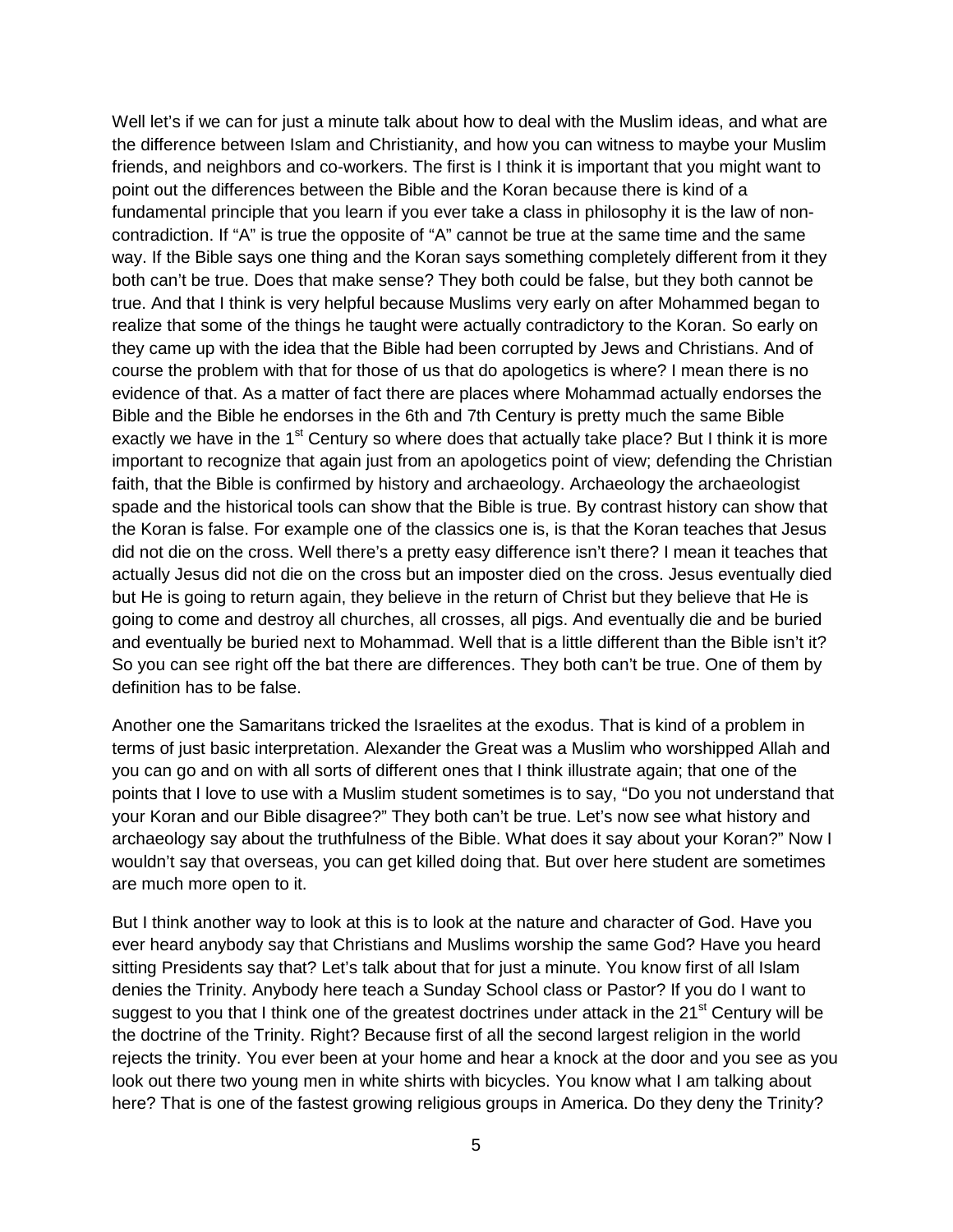And in a sense because they say all sorts of people can be gods. Ever had another knock on the door and you look out and you see some people holding Watchtower material, do they deny the Trinity; one of the most aggressive evangelistic groups. Have I made my point? I think it is absolutely essential that every Christian in America and around the world in the 21<sup>st</sup> Century know how to defend the doctrine of the Trinity. But here right off the bat you can see that we disagree because Allah is supposed to be alone. God in Islam is not to have a partner. And the worship that anybody else but Allah is known as shirk or idolatry so right off the bat Muslims would disagree that Christians and Muslims worship the same God.

Well let's look at the character of God. Allah is transcendent, he is distant, he is unknowable. Matter of fact he is unpredictable, he is capricious. Very different than the God of the Bible. God in Islam or Allah reveals his will but not himself. He reveals his will through his prophet Mohammad. He reveals his will through the angel Gabrielle. He reveals his will through the Koran. But you cannot know him personally. Is that the God of the Bible? Not exactly. Can we call God our Father? The Lord's Prayer, "Our Father who art in Heaven." Can we have a personal relationship with God? Yes we can. Are we talking about two different individuals here? I think that we are. One of the things that I find so interesting is that in my book I document a study that was done and at that time it was done with about 700 former Muslims who had converted to Christianity. Now it is up to almost 900 former Muslims who have converted to Christianity. And they asked these former Muslims what caused you to leave Islam and become a Christian? Their number one reason: the love of God. Because if you are a Muslim you do not have a personal relationship with God. You do not feel the love of God. Matter of fact you fear Allah and you are not sure of your salvation. You are not sure that anything will actually merit salvation unless maybe you are killed as a martyr in a jihad or something like that. And so you have this hunger to know God but there is never a way that it is fulfilled. So I would suggest to you that when you talk to your Muslim friends talk about the love of God. For a Muslim it seems a bit strange to talk about the love of God. That I can know God personally but they are in their heart often times desire that. And it is really one of the most effective witnessing tools today. Because they see Allah as master, not father. But we can call God what? Our Father. Looking just at the difference for a minute when you have people say, "Well Christian and Muslims worship the same God." Allah in the Koran is a Unitarian monotheism you know in the Bible Yahweh Trinitarian monotheism. A master-slave relationship, where in Christianity a father-son or father-daughter relationship. In the Koran Allah determines all. If you are ever with a Muslim they will say a phrase "Insha'Allah" when something happens, it means Allah wills. You fall down a flight of stairs Insha'Allah. I am blessed Insha'Allah. You know he determines everything but then ultimately he is the author of both good and evil. Where Christianity recognized that God is sovereign but He has given us free will and He is the author of good.

A couple more real quickly, how about the person and work of Jesus. Well here again I think something is very important because the Koran as I just pointed out denies that He is the Son of God. They deny the resurrection. And so as a result they say that Jesus will return to establish Islam universally. And so I think that it is important again to begin to help them understand who Jesus really is. Many Muslims have said that they can actually find Jesus in the Koran. And some Christians have used the Koran to lead Muslims to the Lord. It is a controversial tactic and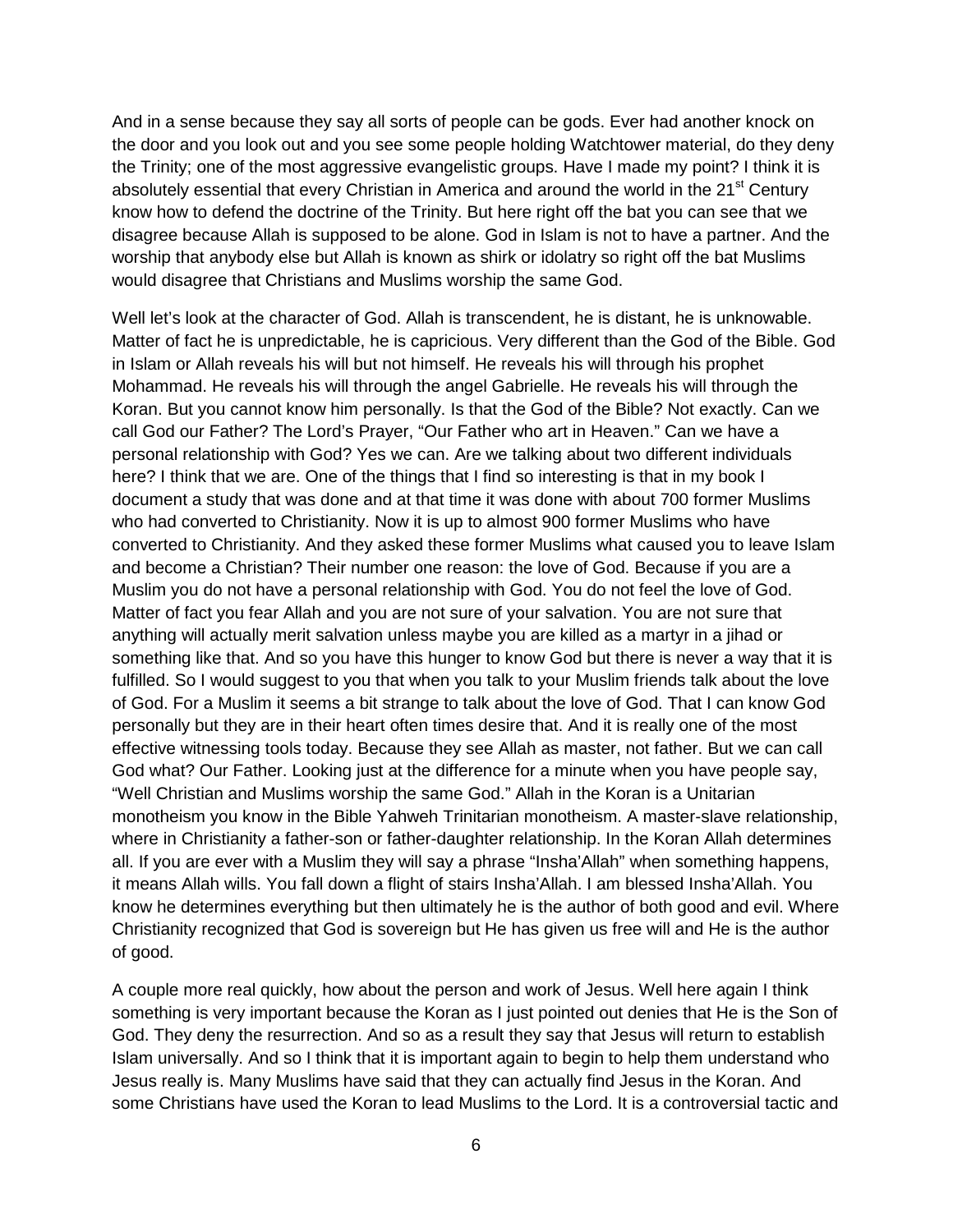I am not suggesting we always want to do it. But it is interesting that if you just look at the Koran you learn a lot more about Jesus than most Muslims know. Because in the Koran it says Jesus was sinless, He was born of a virgin, He's a prophet, He's the Messiah. They just don't believe He's the Son of God. Well that gives you a lot to work with doesn't it? You know especially as a starting point. Because later on in the Koran Mohammad is actually told by Allah to confess his sins, so Mohammad is sinful, and Jesus is sinless. This has been another tactic that has been very, very used by Christian missionaries in Muslim countries to say, "Would you not like to know more about this sinless prophet Jesus." And there is a place in the Koran where actually Muslims are encouraged to read the before books. What are the before books? Well those are the books about Moses, and the book about Jesus. They believe that Moses was a prophet, that Jesus was a prophet. And he actually encourages them to read the before books and they say, "Would you not like to know more about this sinless prophet named Jesus? Here is the Gospel of John." And it has been a very effective technique to begin to open the door for them to read the Bible.

What about sin and salvation? Well Muslims really deny the Fall, they say Adam and Eve fell but God forgave them. So they really don't believe in a sin nature the way we do. They in a sense believe that you can work out your own salvation. There is an image that is given in the Koran that is kind of like a fulcrum or a balance sheet you know, the good works and the bad works and the hope that my good works will out weight my bad works, and ultimately I will be saved. And so again this is an incredible evangelistic opportunity isn't it?

You know I gave that study just a minute ago that was done by a seminary were they looked at 700 former Muslims now it is 900 who've converted to Christianity. What was the number one reason they changed? The love of God. Do you know what the number two reason was? Assurance of their salvation because a Muslim never knows if he or she is going to be saved. But we can believe in the finished work of Jesus Christ and know that we have been saved. Agree? So again that is a very powerful technology, very powerful technique I should say and really when we come to the end we have to say the fundamental issue is salvation. The Bible states that it is impossible to be accepted by God on the basis of works. Only by God's grace can we be saved through faith; and really only if Jesus is divine can He provide a sacrifice sufficient for the sins of the world. One of the most significant verses is Ephesians 2:8-9. You witness to a Muslim friend it says, that we are saved by what? Grace, not by works. And that I think is a very powerful way to share the Gospel.

Again we have people saying that Christianity and Islam are basically the same, there as different as they can possibly be. Islam believes in an absolute one of God. Christianity believes in God in three persons. Islam believes that Jesus was a major prophet but not God. Christianity believes that Jesus is the second person of the Trinity. Islam believes that He did not die on the cross or raise. Christianity teaches that he rose from the dead. Islam teaches that the Bible is corrupted. Christianity teaches that the Bible is the Word of God. Islam believes that humans are good by nature and that they can save themselves. Christianity believes that we are sinful by nature and we are saved by grace. They are about as different as night and day.